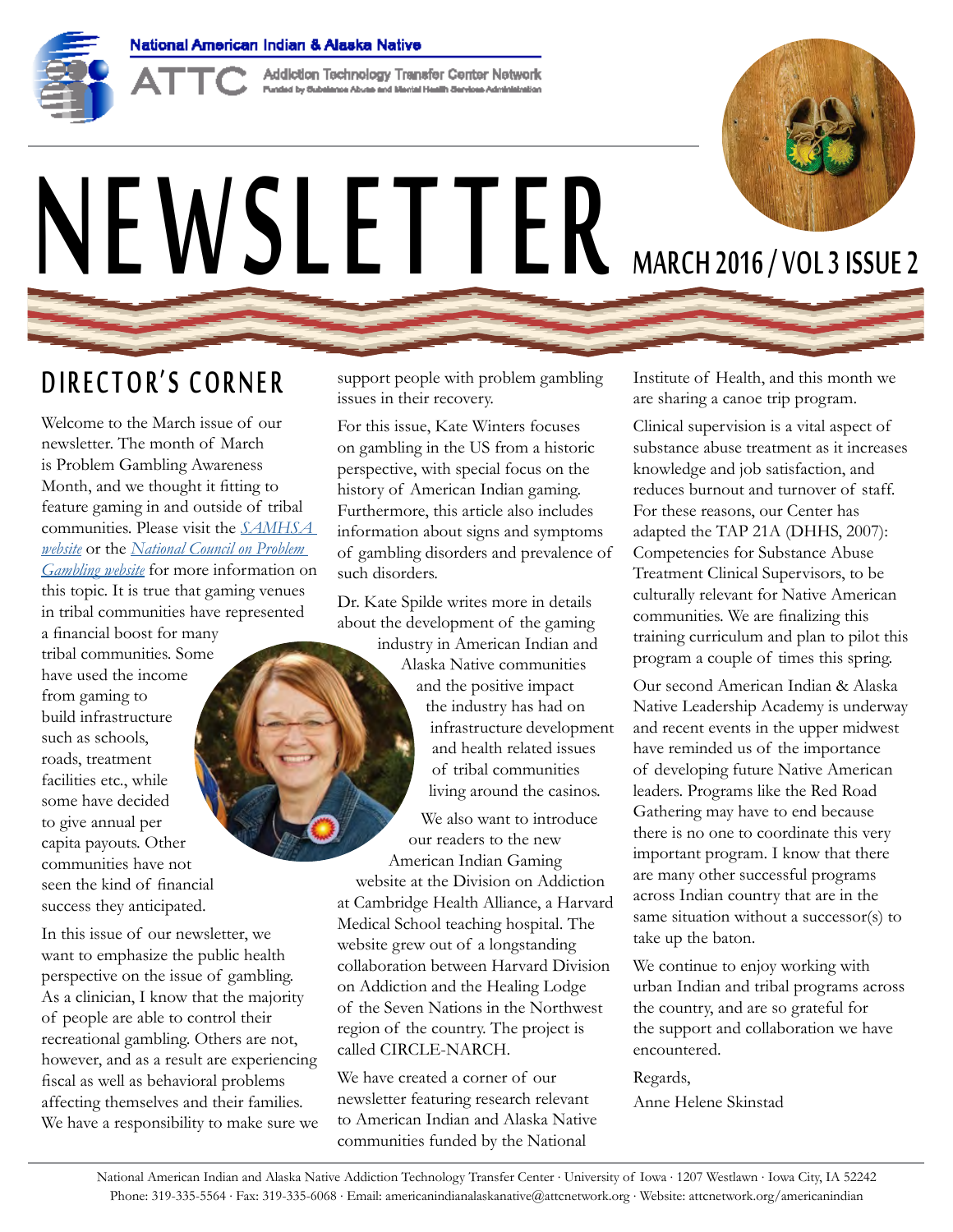# GAMBLING IN THE UNITED STATES AND TRIBAL COUNTRY

*By: Mary K. Winters, MEd*

### *History of Gambling in the United States*

There is a long history of legal gambling in the United States. This history is characterized by numerous periods of expansion and tolerance and then by contractions and even prohibition. These changes have been described by the eminent gambling historian, Professor I. Nelson Rose, in terms of three waves of gambling regulation *(Rose, 1991)*. A summary of Professor Rose's overview of the historical roots of gambling in the US is provided below.

### *First Wave*

The first wave began during the colonial period and can be traced to end around the mid-1800s (1600's to mid-1800's). Whereas the early colonies varied considerably in their attitudes toward gambling, two types of gaming emerged during this period – lotteries and casinos. All 13 original colonies established lotteries, and proceeds helped to finance public works projects, public libraries, churches and some of the country's early and prominent universities, including Harvard, Yale, and William and Mary. Their popularity came to an end, though, as persistent scandals and fraud led to the public souring on their role as a legitimate source of revenue. Casino parlors, typically offering card and dice games, grew in popularity in towns and on riverboats. The mixture of alcohol and gambling enjoyed its early partnership during this period. It is believed that the Civil War, as well as a growing mistrust of

gaming operators and lottery officials, contributed to the end of this phase.

### *Second Wave*

Gambling's second wave began at the end of the Civil War and was fueled by America's western expansion (mid-1800's to early 1900's). This was a relatively brief period, characterized by a burst of gambling venues in California that coincided with the Gold Rush and additional expansion into Nevada. Players were quite diverse as popularity grew beyond white males. Lotteries experienced a resurgence (notably in the South as a source of rebuilding the war-ravaged region), and horse racing entered onto the scene. But reminiscent of the first wave, antigaming sentiment and scandals led to this wave's downfall. Perhaps the darkest example was the Louisiana lottery. The lottery was essentially run by a criminal syndicate from New York and their control was ensured by bribing state legislators. Proceeds were siphoned-away from legitimate winners. Disclosure of the Louisiana lottery fraud, as well as the rise of Victorian morality, contributed to the prohibition of nearly all forms of gambling in the US by 1910.

### *Third Wave*

The third and last wave began during the Great Depression and this phase is sustaining a very strong momentum to present day (early 1930's to present). This wave includes several familiar and some new features: 1) pro-gambling sentiments that gaming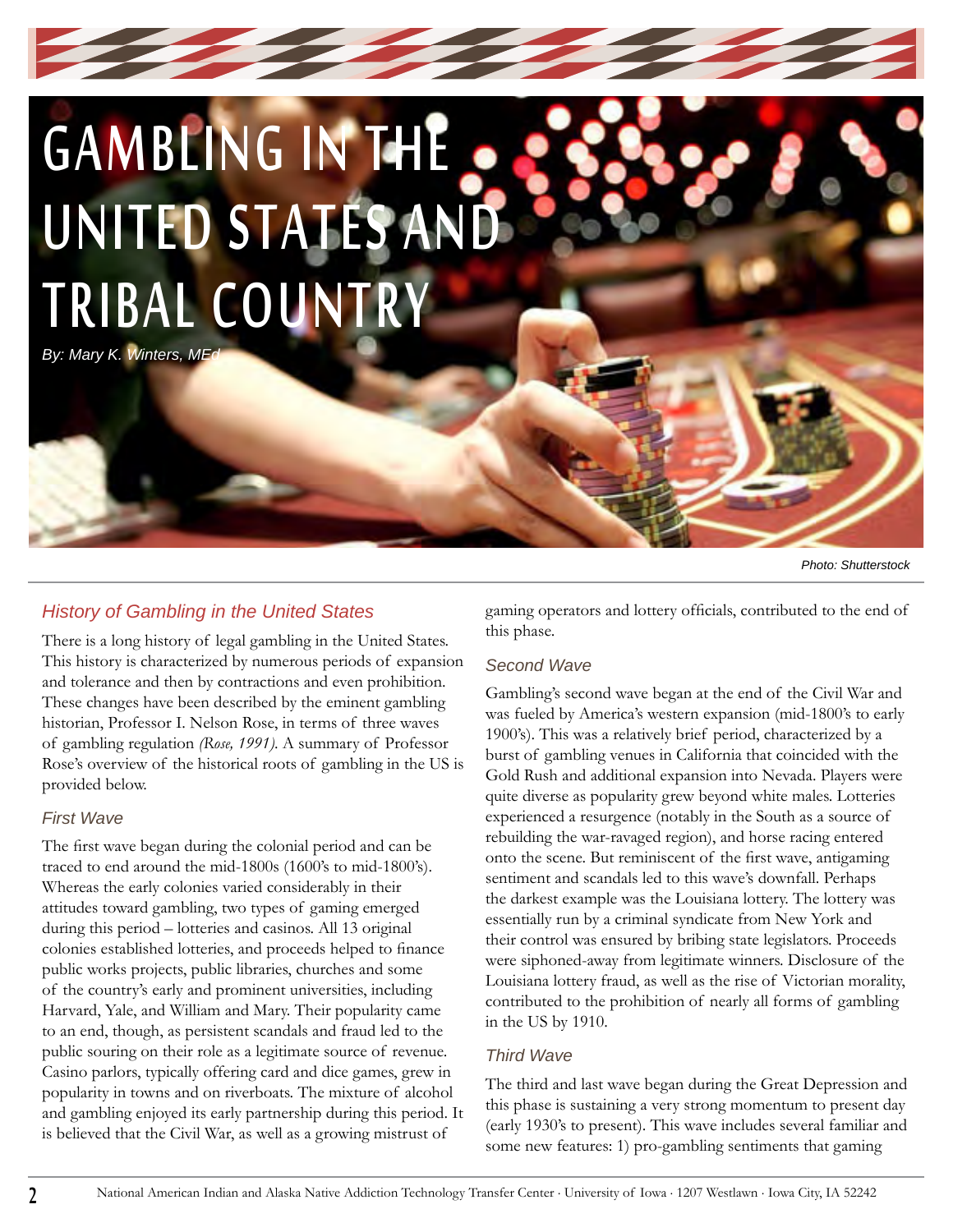

can stimulate the economy versus antigambling views led by moral and health concerns; 2) influence by illegal elements (e.g., organized crime syndicates) that created mistrust in the games and contribute to greater and more rigorous oversight of the industry; 3) economies of certain regions heavily dependent on this industry (e.g., Las Vegas, Atlantic City); 4) the introduction or revision of games that capitalize on existing technology; and 5) the expansion of tribal-based casinos (which we discuss in more detail below).

In terms of revenue, casinos are the big story. Both commercial and tribal casinos are growing; new casinos are built every year across the US. No longer are Las Vegas and Atlantic City exclusive hubs for casinos; there are commercial gaming venues in 36 states. With tax rates that can reach up to 40%, casino and casino–style gaming can generate hundreds of millions in state revenues.

What has not yet occurred with this phase is its end. Perhaps increased scrutiny and regulations by the government and law enforcement agencies has reduced the influence of cheating and scandals, and as Professor Rose notes, the public may be accepting of living "with adverse odds but not cheating" *(Rose, 1991)*.

### *Native Americans and Gaming*

Gambling traditions existed among numerous American Indian and Alaska Native (AI & AN) cultures for thousands of years *(Yanicki, 2014)*. Archaeologists' findings of numerous dice and gaming sticks in a cave of the Promontory Culture in Utah may represent America's first tribal gaming venue *(Yanicki, 2014)*. Gambling artifacts have been identified at the ancient city of Cahokia and Monk's Mound areas in present day Illinois dated around the 1300s *(Pautekat, 2012)*. The scope of Native gambling traditions changed with the arrival of Europeans in the 1600s, first by traders and later by settlers who placed bets on traditional and competitive Native games. By the 19th century, the establishment of reservations was met with the suppression of traditional tribal gaming practices by the US federal government, even though non-Native gaming casinos were expanding. But the course changed in the 20th century with the success of tribes' efforts to protect their gaming. Many tribes in the US established bingo operations *(Wilmer, 1997)* and by the 1970s,

*Photo: Shutterstock*

tribes began putting private casinos, bingo rooms, and lotteries on reservation lands, and in some instances, the gaming prizes were above the maximum legal limit of the state. The expansion of tribal gaming led the way for federal regulation in the form of the 1988 Indian Gaming Regulatory Act (IRGA). The act specifies purposes for which gaming revenues may be used, which include funding tribal government operations, providing for the general welfare of tribal members, promoting tribal economic development, and donating to charitable causes *(Canby, 1998)*. The casinos on reservations pay living wages to employees, provide full benefit packages, typically hire their own tribal members first, and often pay per capita payments to tribal members *(Brzuzy et al., 2000)*.

The AI & AN gaming industry has provided many tribes the opportunity to lift their communities out of poverty and the opportunity to fund educational, social and health programs (See Kate Spidle's article in this issue of our newsletter). Nonetheless, many tribes have not been able to address their persistent socioeconomic problems because of lack of resources *(Taylor & Kalt, 2005)*. Furthermore, gaming is a controversial topic in AI & AN communities. There are concerns expressed that gaming will contribute to decreased participation in traditional Native ceremonies and cultural

activities; the eschewing of traditional values; and an over-indulgence in materialism. In addition, many tribal members are concerned about the potential for gambling addiction to victimize tribal members *(Peacock, Day, and Peacock, 1999a)*. It will be important for tribal communities to take a public health perspective *(Shaffer & Korn, 2002)* on gambling in their communities. On the one hand, most people can handle their recreational gaming, and gaming brings money to the community; on the other hand, some people will need support and treatment to recover from their gambling addiction.

### *What is a Gambling Disorder?*

Often referred to as compulsive or pathological gambling, a gambling disorder is characterized by repeated gambling in the face of numerous and serious negative consequences. Those who suffer from a gambling problem represent all demographic groups and it can arise from all forms of gambling.

The latest edition of the American Psychiatric Association's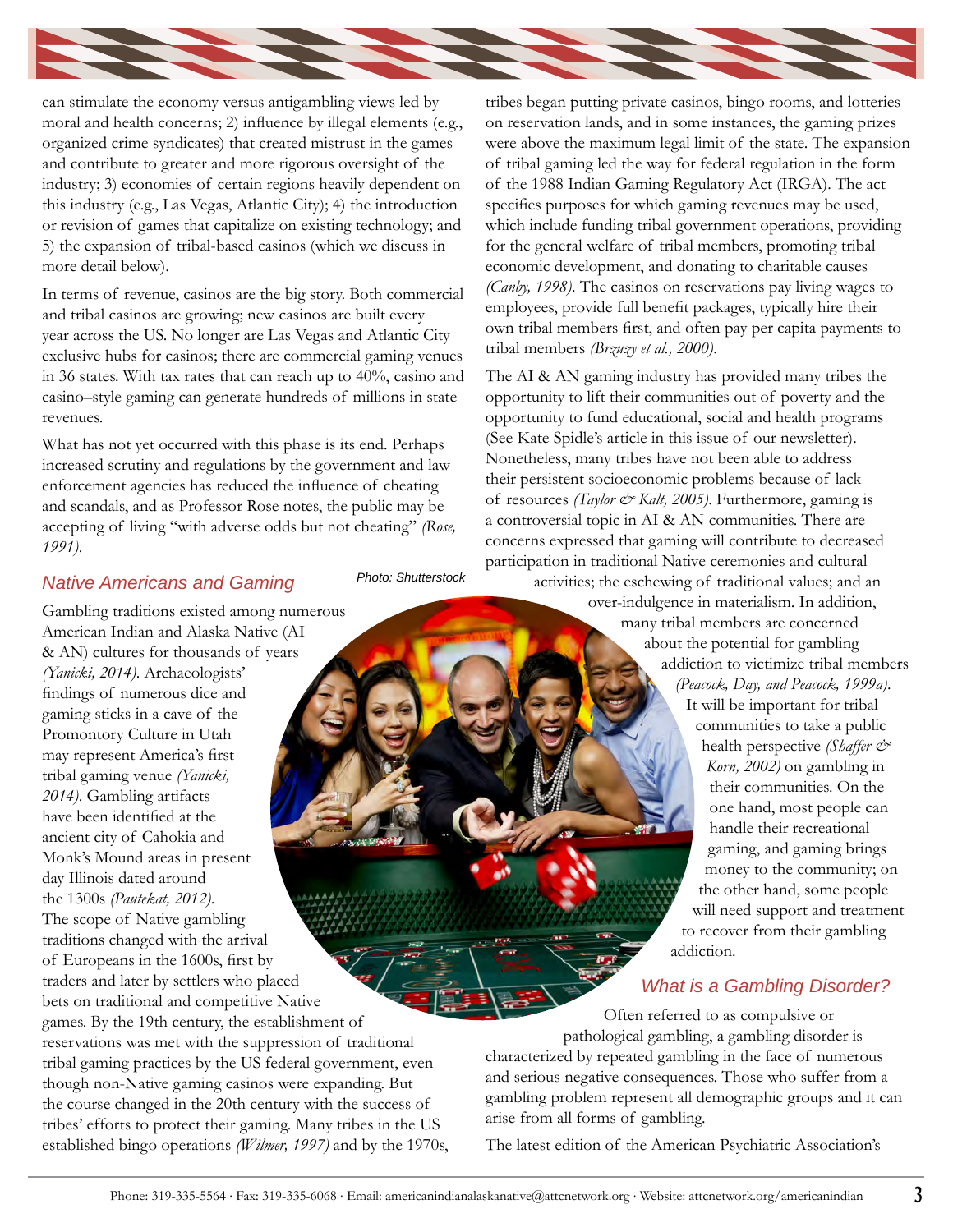

Diagnostic Statistical Manual of Mental Disorders *(DSM-5; American Psychiatric Association, 2013)*, provides a description of the signs and symptoms of a severe-end gambling problem. These include the following: preoccupation of past or future gambling; repeated unsuccessful attempts to control or stop gambling; accelerating gambling involvement in order to achieve desired excitement; "chasing" losses by gambling more; money problems due to gambling debt; and negative social and employment consequences as a result of gambling.

The early signs of a gambling problem can be subtle and may not yet reflect the DSM-5 symptoms. Here are 5 warning signs of a gambling problem that may be recognizable in the workplace:

- 1. The company discovers the individual using the computer at work to gamble.
- 2. The individual is borrowing money from co-workers.
- 3. The person is taking long breaks.
- 4. The individual asks for an advancing pay.
- 5. He or she is organizing or taking excessive interest in office pools.

### *Prevalence*

It is estimated that less than 1% of gamblers develop a clinicallevel gambling disorder (e.g., meeting diagnostic criteria for a severe gambling disorder), and that another 2-3% show a less-severe gambling problem (e.g., at-risk for a severe problem by virtue of having one or more sub-clinic symptoms of a gambling problem) *(National Center for Responsible Gaming, 2011)*. Not only is the problem gambler adversely affected, but the financial and other consequences can lead to devastating effects to family relationships and friendships.

The research literature provides estimates of the prevalence of problem gambling among Native adults. The extant studies reveal a wide range of rates, although most of them show higher rates of "problem gambling" (which includes the severe-end group and those with a less severe form) among Native adults than non-Native groups *(Volberg and Bernhard, 2006; Wardman, el-Guebaly, & Hodgins, 2001; Westermeyer et al., 2005; Wolf et al., 2014)*. All of these studies are based on local or regional samples, which could account for the wide range of rates.

A noteworthy publication is based on a recent analysis of a national health data, the National Epidemiologic Survey on Alcohol and Related Conditions (NESARC) *(Kong et al., 2016)*. Kong and colleagues identified three groups: (1) nongambling/low-frequency gambling (defined as reporting not gambling more than five times per year in their lifetime), (2) low-risk gambling (defined as reporting gambling more than five times in a year and endorsing 0, 1 or 2 criteria for pathological gambling based on DMS-IV in the previous year), or (3) at-risk, problem or pathological gamblers (defined as reporting 3 or more criteria for pathological gambling based on DMS-IV in the previous year). AI & AN adults reported the lowest rate of non-gambling/low frequency gambling (AI & AN 66.5%, white/Caucasian 70.5%, black/African American 72.8%, other racial/ethnic group 72.3%) and reported the highest rate of low-risk gambling (AI & AN 30.1%, White/Caucasian 26.5%, black/ African American 23.4%, other racial/ethnic group 24.7%). The rate of at-risk, problem or pathological gambling among AI & AN adults (3.4%) was comparable to the other ethnic/ racial groups.

### *Problem Gambling and Co-occurring Disorders*

There is a modicum of research indicating that

*Photo: Shutterstock*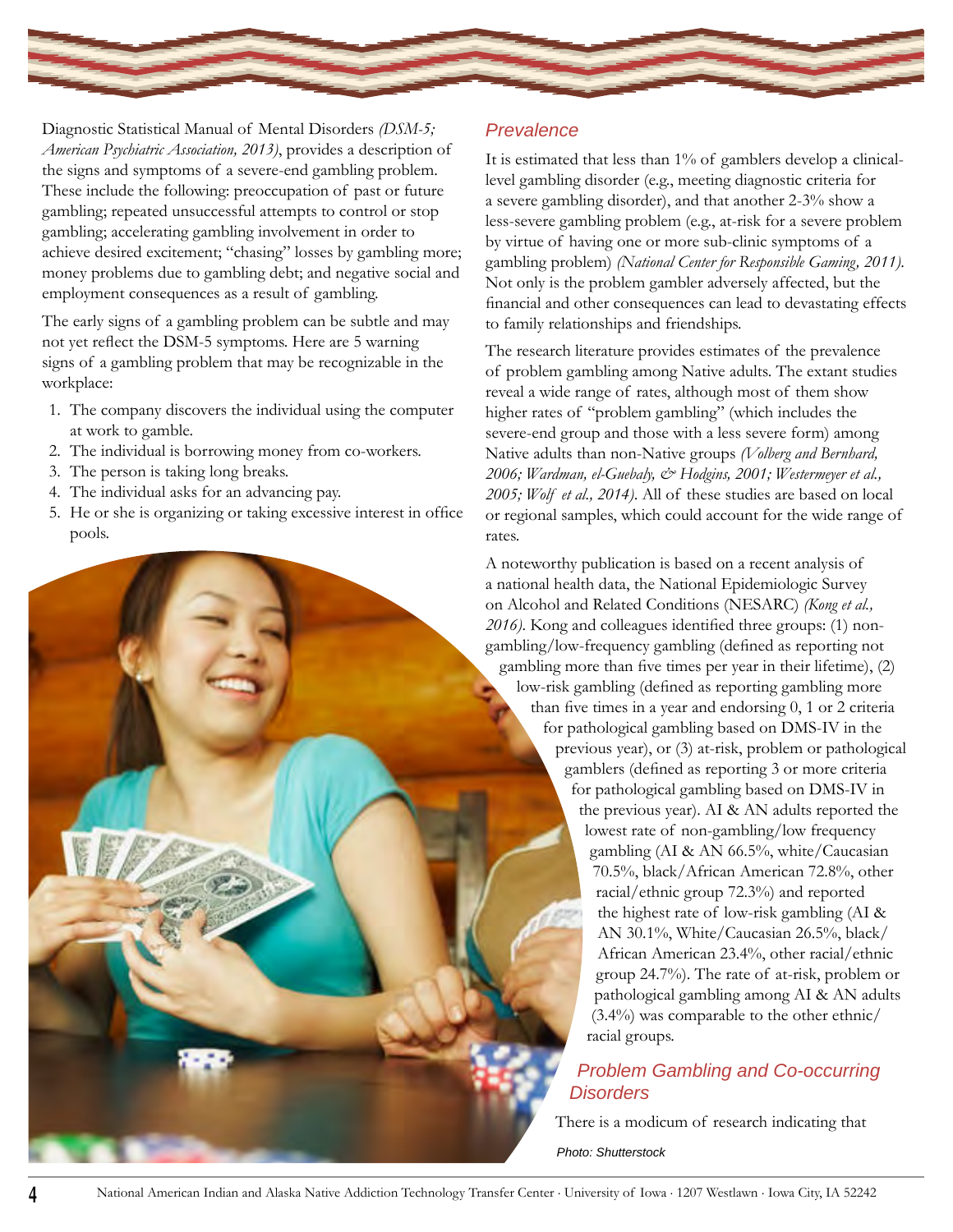

a gambling problem typically co-occurs with other mental disorders, including substance use disorders (e.g. Bland et al., 1993; Cunningham-Williams et al. 1998; Kessler et al., 2008; Petry et al., 2005). Also, research suggests that the severeend version of a gambling problem, i.e., DSM-5-defined gambling disorder, typically starts during early adulthood and is frequently secondary to other mental or substance disorders that are associated with the onset and persistence of a gambling problem. Some mental disorders precede a gambling disorder, but in other instances the reverse is the case – a mental problem follows the onset of a gambling problem (Kessler et al., 2008).

A recent and large-sample study was reported where Kong and colleagues (Kong et al., 2016) examined the association between problem-gambling severity and mental/behaviors disorders among AI & AN adults based on the NESARC study. The study findings indicated that all ethnic groups showed an association between problem-gambling severity and at least one past-year Axis-I or Axis-II psychiatric disorder (e.g., any substance use disorder; any mood disorder; Personality Disorder), but the association was stronger among AI & AN adults relative to other American adults. Among the AI & AN individuals that met criteria for either low-risk or risk/ problem gambling, 66.5% reported at least one psychiatric disorder, compared to among non-Native adults where 45.0% of low-risk or risk/problem gamblers reported at least one psychiatric disorder. This study emphasizes the need for further development of screening and treatment approaches for AI & AN individuals to address those with both a gambling problem

and a psychiatric disorder.

### *Adolescent Gambling*

The popularity of gaming is not limited to adults; the majority of adolescents have gambled for money during their teenage years. The most popular games played by adolescents are cards, sports betting, social betting, and lotteries (Stinchfield & Winters, 1998). Estimates vary considerably, but the majority of surveys indicate that prevalence rates of problem gambling are higher among youth compared to adults (Stinchfield & Winters, 1998), and rates among AI & AN youth tend to be higher than among White youth (Stinchfield, 2011). Similar to White adolescents, there is a significant association among AI & AN youth between gambling involvement and other risky behaviors, including tobacco use, alcohol use, and antisocial behaviors (Peacock, Day & Peacock, 1999b; Stinchfield, 2011).

Signs that a teenager has a gambling problem are analogous to signs seen in adults (Fisher, 2000). These include excessive time spent gambling, experiencing and/or ignoring consequences associated with personal responsibilities (e.g., declining school grades), withdrawal from one's social groups and usual activities, and borrowing money from friends and family without paying it back. Experts point to the importance that parents be alert to this potentially risky behavior and take preventative actions, which may include welcoming friendly social poker games with betting limits but also having conversations that gambling can be addictive and lead to serious personal and social consequences.

### *References (continued on page 11)*

*American Psychiatric Association, (2013). Diagnostic and statistical manual of mental disorders (DSM-5®). Washington, DC: American Psychiatric Publication.*

*Bland RC, Newman SC, Orn H, Stebelsky G, (1993). Epidemiology of pathological gambling in Edmonton. The Canadian Journal of Psychiatry / La Revue Canadienne de Psychiatrie, 38, 108-112.*

*Brzuzy S, Stromwall L, Sharp P, Wilson R, Segal E, (2000). The vulnerability of American Indian women in the new welfare state. AFFILIA, Journal of Women in Social Work, 15, 193-203.*

*Canby WC, (1998). American Indian law in a nutshell (3rd edition). St. Paul, MN: West Publishing Company.*

*Cunningham-Williams RM, Cottler LB, Compton 3rd WM, Spitznagel EL, (1998). Taking chances: problem gamblers and mental health disorders- results from the St. Louis Epidemiologic Catchment Area Study. American Journal of Public Health, 88, 1093-1096.*

*Fisher S, (2000). Developing the DSM-IV-MR-J criteria to identify adolescent problem gambling in non-clinical populations. Journal of Gambling Studies, 16, 253-273.*

*Kessler R, Hwang I, LaBrie R, Petukhova M, Sampson N, Winters KC, Shaffer H, (2008). The prevalence and correlates of DSM-IV pathological gambling in the National Comorbidity Survey Replication Study. Psychological Medicine, 38, 1351-1360.* 

*Kong G, Smith PH, Pilver C, Hoff R, Potenza MN, (2016). Problem-gambling severity and psychiatric disorders among American-Indian/Alaska native adults. Journal of Psychiatric Research, 74, 55-62.*

*National Center for Responsible Gaming, (2011). A guide to gambling disorders and responsible gaming. National Center for Responsible Gaming.*

*Pauketat TR, (2012). An archaeology of the Cosmos: Rethinking agency and religion in ancient America. NY, NY: Routledge.*

*Peacock TD, Day PA, Peacock RB, (1999a). At what cost? The impact of American Indian gaming. Journal of Health and Social Policy, 10, 23-34.*

*Peacock RB, Day PA, Peacock TD, (1999b). Adolescent gambling on a Great Lakes reservation. Journal of Human Behavior in the Social Environment, 2, 5-17.*

*Petry NM, Stinson FS, Grant BF, (2005). Comorbidity of DSM-IV pathological gambling and other psychiatric disorders: Results from the National Epidemiologic Survey on Alcohol and Related Conditions. The Journal of Clinical Psychiatry, 66, 564-574.*

*Rose NI, (1991). The rise and fall of the third wave: Gambling will be outlawed in forty years. In: WR Eadington (Ed.), Gambling and public policy: International perspectives. Reno, NV: University of Nevada Press.* 

*Shaffer HJ, Korn DA, (2002). Gambling and related mental disorders: A public health analysis. In: JE Fielding, RC Brownson, B Starfield (Eds.), Annual Review of Public Health, 23, 171-212.*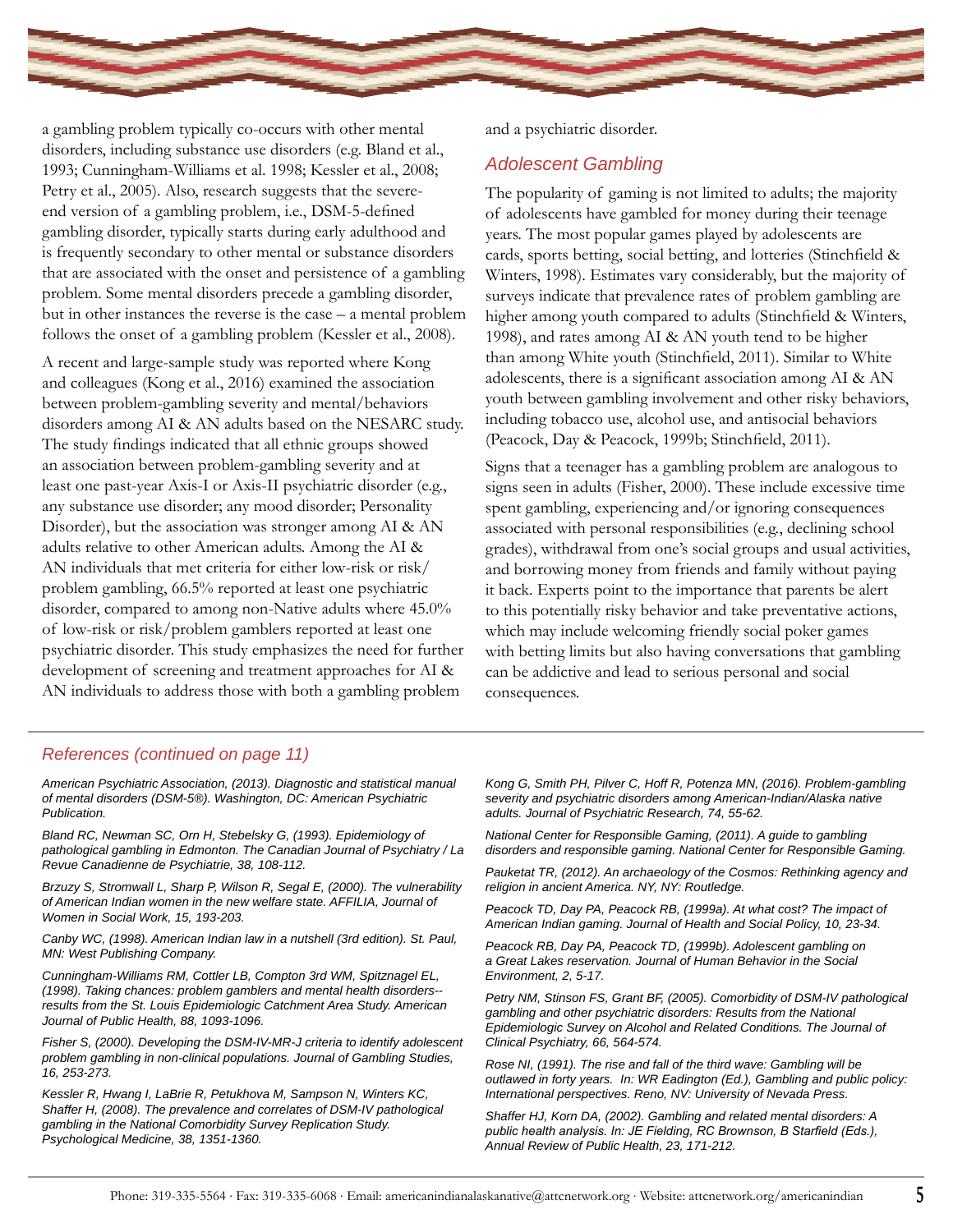## TRIBAL GOVERNMENT GAMING: (RE) BUILDING NATIVE NATIONS

*By: Katherine A. Spilde, PhD*

### *Governments and Gambling*

Governments around the world have historically used gambling as a method to generate revenue for public causes. While the most common form of government-owned gambling is the lottery, more governments are investing in casino gaming expansion since this segment offers additional benefits including job creation, tourism benefits and community amenities (i.e. restaurants/entertainment/recreation) that lotteries do not.

Tribal governments in the United States began to pursue casino gaming as a form of revenue generation in the late 1970s. Tribal leaders were struggling to provide services to tribal citizens as federal funding began to decline in the 1970s and 1980s. Tribal government gaming was initially a strategy to simply replace those lost funds and provide jobs for tribal citizens. Strategically, tribal leaders realized that local action was more likely to be successful than economic development or social policies handed down by the federal government. Through all of the various federal policy approaches toward American Indians, there is consensus that federally-directed policy has failed to produce sustained economic growth on reservations. National data captures the bleak conditions at that time: Native Americans residing on reservations have regularly been among the poorest people in the US. In the 1970 US Census, the per capita income of Native people on major US reservations was 32 percent of the US average. It rose to 41 percent of the national average in 1980 but fell to 32 percent again by 1990. The decline in the 1980s has been attributed to the pronounced retreat of federal funding directed toward Indian Country in that decade.

*Photo: Shutterstock*

As American Indian tribal governments began developing gaming establishments in the late 1970s and early 1980s, local and state officials asserted jurisdiction, and arrests and lawsuits followed. Several court decisions in the 1970s distinguished between criminal/prohibitory and civil/regulatory authority on Native American reservations. Ultimately, the dispute landed in the US Supreme Court, which noted in 1987,

*The federal interests in Indian self-government, including the goal of encouraging tribal self-sufficiency and economic development, are important; and federal agencies, acting under federal laws, have sought to implement them by promoting and overseeing tribal bingo and gambling enterprises. Such policies and actions are of particular relevance in this case since the tribal games provide the sole source of revenues for the operation of the tribal governments and are the major sources of employment for tribal members.* 

Thus, the Court ruled that the federal and tribal interests in tribal self-government and economic self-determination outweighed the states' (in this case California's) stated interest in preventing infiltration of tribal gaming by criminal elements. The state could also not forbid non-Indians from participating in high-stakes bingo and commercial card games on the reservation.

### *The Growth of Tribal Government Gaming*

Shortly after this 1987 Supreme Court decision, the US Congress passed the Indian Gaming Regulatory Act (IGRA) in 1988 which directed tribal gaming revenues toward community investment. For example, IGRA requires that 100% of net revenues from any tribal gaming are not to be used for purposes other than: (1) to fund tribal government operations or programs; (2) to provide for the general welfare of the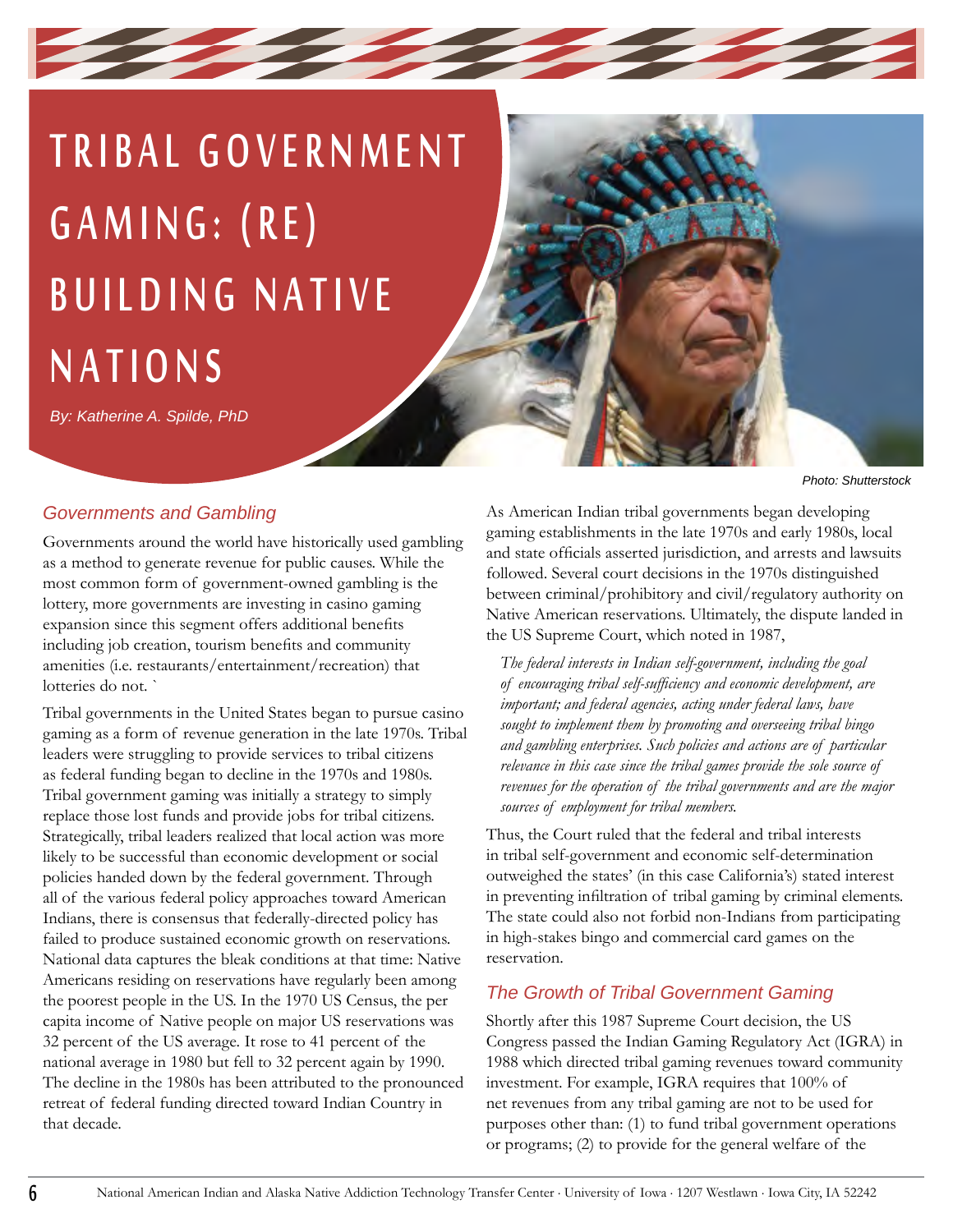

Indian tribe and its members; (3) to promote tribal economic development; (4) to donate to charitable organizations; or (5) to help fund operations of local government agencies.

Following the passage of IGRA, tribal gaming spread quickly across the United States. According to the National Indian Gaming Commission (NIGC), there are currently 245 tribal governments engaged in gaming in the United States. These tribal governments operate 450 gaming facilities across 28 states. Tribal government gaming generated gross gaming revenues of \$28.5 billion in FY2014. The National Indian Gaming Association (NIGA) reports that tribal gaming has created 665,000 jobs nationwide. Approximately 75% of those jobs are held by non-Native people.

### *Indian Gaming Revenues in Comparison to Other Sectors' (Billions of 2013 dollars)*



Other includes charitable gaming, charitable bingo, legal bookmaking, and cardrooms. (Figure reproduced from Akee, Spilde, Taylor, 2015.)

### *The Impacts of Tribal Government Gaming*

With the success of tribal gaming in many regions of the United States, a number of tribal governments now have an ample flow of governmental revenues for the first time. Indian gaming revenues have allowed tribes to invest in new programs to address poverty and provide public goods. One of the most common investments has been in education: school construction, college scholarships, and Native language revitalization programs. Tribes have developed "wrap-around services" to help their citizens get jobs and keep them. Tribes have combined conventional, traditional Native, and non-Native religious treatment in drug rehabilitation programs and healing centers. Improvements in tribal services have resulted from an increase in government resources and employment. As a result, tribes have reduced emergency response times from hours to minutes. Tribes have invested in their cultural lives, specifically museums, ceremonial grounds, artifact repatriations, and arts patronage. Social services have increased dramatically across reservations. There has been an increase in elder care services, foster care, policing, endangered species

*Photo: Shutterstock*

management, water quality, financial literacy, public works, and more.

Tribal governments have also used the revenues from gaming to extend their capacity in economic development, based on the widely shared view that casino gaming will not provide sustained economic growth indefinitely. Typically the pattern begins with developing adjacent hotels, conference halls, amphitheaters, and other amenities that increase the drawing power and visit duration to casinos. In many cases, tribes have invested in nearby retail businesses, outlet malls, and other businesses that take advantage of customer traffic. Finally, tribes turn toward more distant sectors as varied as banking, commercial real estate, and federal facilities management, often redeploying the management experience gained in tribal gaming development.

Reservation life has improved in measurable ways in the wake of tribal gaming. For example, the differences between the quality of life for Native Americans on reservations and that experienced by Americans in the rest of the country decreased dramatically in the 1990s and at a more moderate pace in the 2000s (Figure 1). Real per capita income earned by Indians living on reservations in the lower forty-eight states grew by 33.3 percent in the 1990s (compared to the national average of 11.4 percent) and by 11.5 percent over the 2000s (compared to the national average of –3.3 percent). Consistent gains were made over the 1990-2010 period for educational attainment, income and female labor participation and similar reductions in poverty and overcrowded homes.

A range of empirical studies have been done of the effects of the expansion of tribal government gaming on those living on or near the reservation, with a variety of

methods

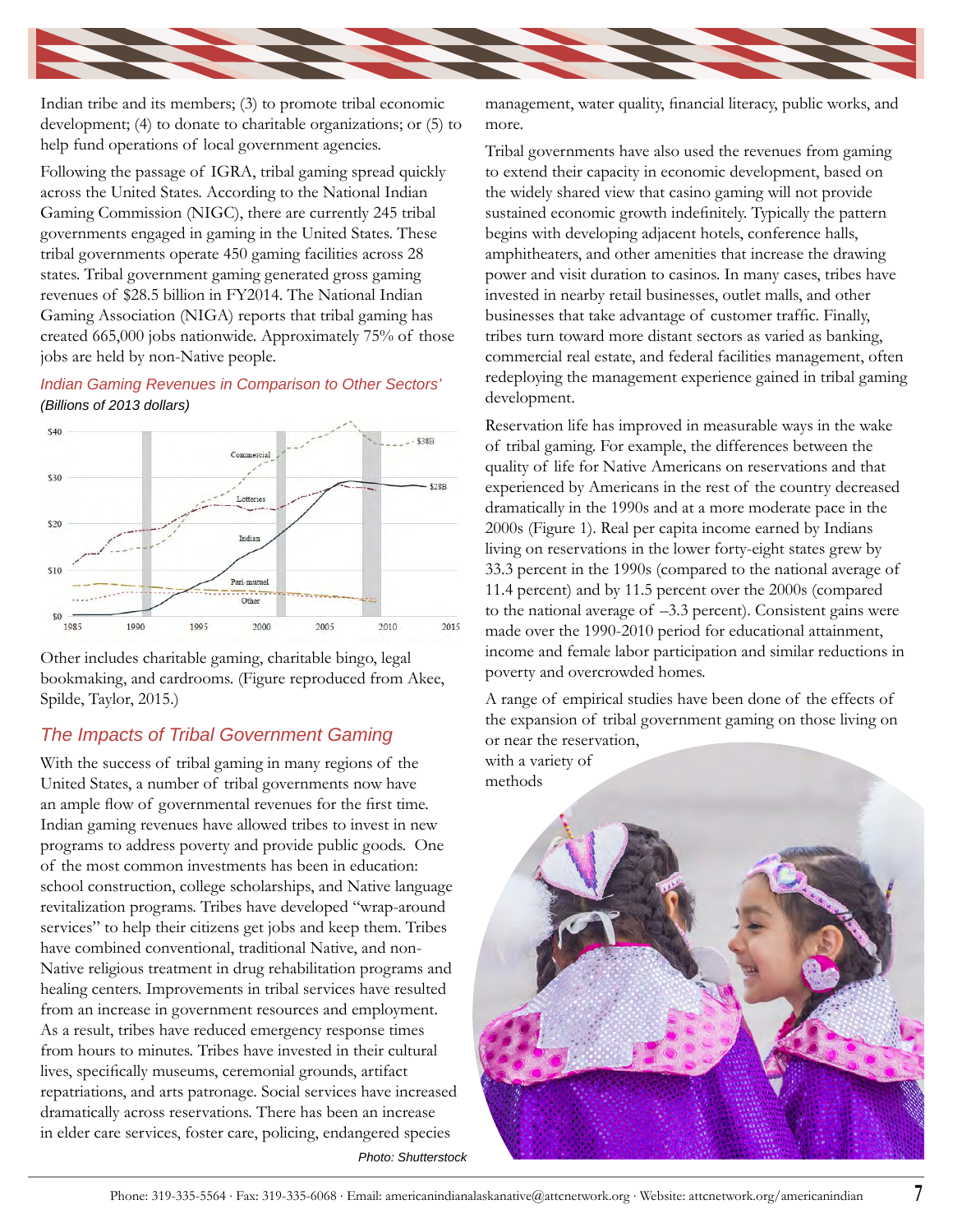

and control variables. For example, Akee et al. (2010; 2013) found that an increase in unearned income from per capita payments resulted increased educational attainment and reduced obesity for the most well-off households. Costello et al. (2003) found that increases in income are associated with a reduction in ADHD and drug and alcohol abuse by adolescents in affected families. In related work examining the effect of the casino on increased incomes, Wolfe et al. (2012) found that casino operations are correlated with decreases in smoking, heavy drinking, obesity, hypertension, diabetes, and days of anxiety. Evans and Topoleski (2002) found that counties with tribal casinos experienced increases in employment and population size and declines in mortality. Preliminary research looking at a nationally representative data set finds reductions in Native American early childhood obesity for children (ages 0-6) who experience a change in household income from per capita distributions (Akee et al., in process). This research will be an ongoing project, as Indian gaming continues to reshape the economic, political, and social environment of Natives living on and near reservations.

### *More Work to be Done*

Tribal government gaming has exceeded the expectations of the

tribal leaders who innovated the industry in the 1970s. As early as 1999, the National Gambling Impact Study Commission (NGISC) noted that,

*Gambling revenues are…used to support tribal language, history, and cultural programs. All of these programs have historically suffered from significant neglect and underfunding by the federal government. Although the problems these programs are aimed at reducing continue to plague Indian communities at significant levels, gambling has provided many tribes with the means to begin addressing them. There was no evidence presented to the Commission suggesting any viable approach to economic development across the broad spectrum of Indian country, in the absence of gambling* (NGISC Final Report, p. 6-7).

While there is considerable heterogeneity of impact across different tribal communities, for the vast majority of tribes, gaming has produced welcome results. Without tribal gaming, there is no doubt that conditions across Indian Country would not be improving at the current pace or with tribal direction. However, the accumulated economic and social deficits on reservations are so large that even with sustained growth in gaming revenues, it will take decades for American Indians to close the gap with regard to the standard of living that is enjoyed by the average American.

*Katherine Spilde is Associate Professor of Hospitality and Tourism Management at San Diego State University, where she also serves as Endowed Chair of the Sycuan Institute on Tribal Gaming. She can be reached at [kspilde@mail.sdsu.edu.](mailto:kspilde%40mail.sdsu.edu?subject=)*



### *References and Additional Resource on Tribal Government Gaming:*

*Akee RKQ, Spilde KA, Taylor JB, 2015. The Indian Gaming Regulatory Act and Its Effects on American Indian Economic Development. Journal of Economic Perspectives, 29(3): 185-208.*

*Akee RKQ, Taylor JB, 2014. Social and Economic Change on American Indian Reservations: a Databook of the US Censuses and American Community Survey, 1990–2010. Sarasota, FL: Taylor Policy Group, Inc. http://taylorpolicy.com/us-databook/.*

*Akee RKQ, Simeonova E, Copeland W, Angold A, Costello EJ, 2013. Young Adult Obesity and Household Income: Effects of Unconditional Cash Transfers. American Economic Journal: Applied Economics 5 (2): 1–28. doi:10.1257/app.5.2.1.*

Akee RKQ, Copeland WE, Keeler G, Angold A, and Costello EJ, 2010. *Parents' Incomes and Children's Outcomes: a Quasi-Experiment Using Transfer Payments From Casino Profits. American Economic Journal: Applied Economics 2 (1): 86–115. doi:10.1257/app.2.1.86.*

*Costello EJ, Compton SN, Keeler G, and Angold A, 2003. Relationships Between Poverty and Psychopathology: a Natural Experiment. JAMA: the Journal of the American Medical Association 290 (15). Am Med Assoc: 2023–29. doi:10.1001/jama.290.15.2023.*

*Evans WN, Topoleski JH, 2002. The Social and Economic Impact of Native American Casinos. NBER Working Paper Series. National Bureau of Economic Research. http://www.nber.org/papers/w9198.*

*HPAIED, 2014. About Honoring Nations. Honoring Nations. http://hpaied.org/ index.php?option=com\_content&view=article&id=7&Itemid=8.*

*Taylor JB, Peggs Kalt J, 2005. American Indians on Reservations. Nnidatabase.org. Cambridge, MA: Harvard Project on American Indian Economic Development. https://nnidatabase.org/db/attachments/text/2005\_ TAYLOR\_kalt\_HPAIED\_databook.pdf.*

*Trosper RL, 1996. American Indian Poverty on Reservations, 1969–1989. In: Changing Numbers, Changing Needs: American Indian Demography and Public Health, edited by Gary D Sandefur, Ronald R Rindfuss, and Barney Cohen, 172–95. Washington, DC: National Academy Press.*

*Wolfe B, Jakubowski J, Haveman R, Courey M, 2012. The Income and Health Effects of Tribal Casino Gaming on American Indians. Demography 49 (2): 499–524. doi:10.1007/s13524-012-0098-8.*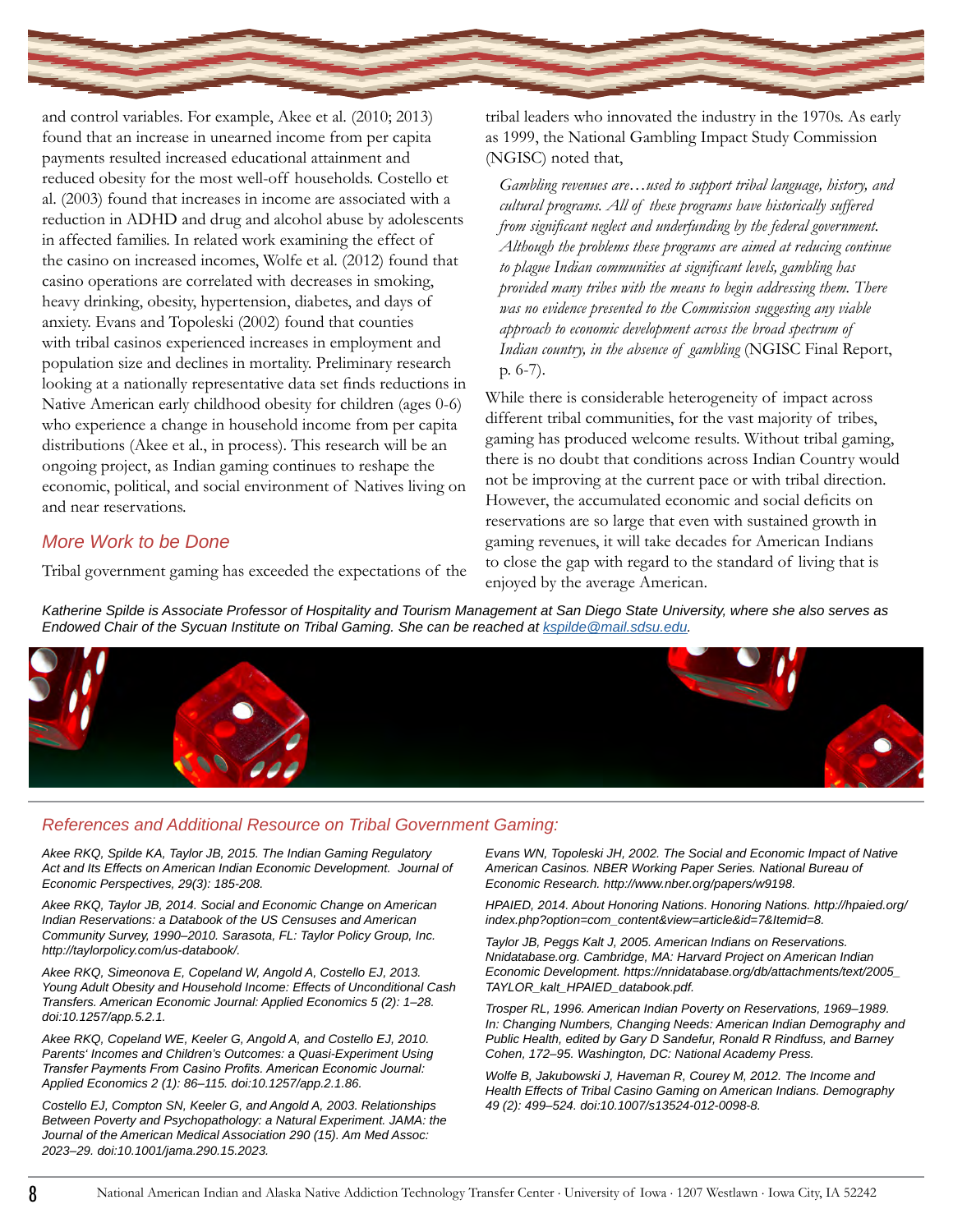# Healing of the Canoe

*A Collaboration between the Suquamish Tribe, Port Gamble S'Klallam Tribe, and the University of Washington Alcohol and Drug Abuse Institute*

*By: the current HOC team: Lisa Rey Thomas, PhD (Tlingit), ADAI and Suquamish Tribe; Lisette Austin, MA, ADAI; Dennis Donovan, PhD, ADAI; Robin Little Wing Sigo, MSW, Suquamish Tribe; Albie Lawrence, MSW, Suquamish Tribe; Nigel Lawrence, BA, Suquamish Tribe; Laura Price, Port Gamble S'Klallam Tribe*

#### *Photo: healingofthecanoe.org*

"We told them what we needed them to do and then they did it!" (Quote from an Elder)

The Healing of the Canoe project is a partnership between the Suquamish Tribe, Port Gamble S'Klallam Tribe, and the Alcohol and Drug Abuse Institute (ADAI) at the University of Washington (UW). Healing of the Canoe, or HOC, emerged out of a relationship between a "newly minted" Alaska Native psychologist, Lisa Rey Thomas, and the Suquamish Tribe. The administrator of the Suquamish Tribe Wellness Center at the time, Chuck Wagner, was concerned about the increase in substance use among youth in the community and had heard about work being done by a partnership between the Seattle Indian Health Board and the UW Addictive Behaviors Research Center. Administrator Wagner reached out to Lisa to hear about "Canoe Journey – Life Journey: A Life Skills Curriculum for At-Risk Native Youth." After a number of discussions, Chuck and Lisa went to the Suquamish Tribal Council for approval to find and apply for research funding to support wellness in the Suquamish Tribe. Support and approval from Tribal Council from the beginning was important due to a history of research abuse and misuse by academic institutions perpetrated on tribal communities. In the end, Council stated that it was because of their trust in the relationship already established between the community and Lisa (by then a post-doctoral fellow at ADAI) that they would even consider moving forward. At the same time, the NIH National Center on Minority Health and Health Disparities (now the National Institute on Minority Health and Health Disparities or NIMHD) released a call for proposals for a potential 11-year Community Based Participatory Research initiative. Collaboratively the Suquamish Tribe and ADAI developed the proposal with equitable allocation of budget, authority and "power" – with Dr. Dennis Donovan (ADAI) as Principal Investigator and Dr. Lisa Rey Thomas (Tlingit, ADAI) and Robin Sigo (Suquamish Tribe) as Co-Investigators. This NIMHD initiative was highly competitive and Healing of

the Canoe was one of 25 proposals funded (NIMHD Grant # R24 MDOO1764); only three of those 25 focused on issues of concern in American Indian/Alaska Native communities. Thus a successful and effective 12+ year partnership was launched!

Healing of the Canoe was awarded in three competitive phases:

*Phase I – A three -year award in which to:* 

- Develop and strengthen the partnership between the Suquamish Tribe and ADAI
- Conduct a thorough needs and resources assessment to identify community concerns and strengths in order to inform the research
- Develop and/or adapt a community based, culturally grounded intervention
- Pilot the intervention if possible
- Insure ongoing community engagement
- Develop ongoing mutual capacity building by providing research training to tribal partners and cultural humility training to academic partners

*Phase II* – A five-year award in which to:

- Continue partnership development and nurturing
- Test the portability and generalizability of the community engagement and intervention adaptation processes by extending the partnership to a third partner, the Port Gamble S'Klallam Tribe (Laura Price, Port Gamble S'Klallam added as a Co-Investigator) – develop and strengthen partnership, conduct needs and resources assessment, adapt life skills curriculum, insure ongoing community engagement
- Finalize interventions Tribal/community specific life skills curricula using the canoe journey as a teaching metaphor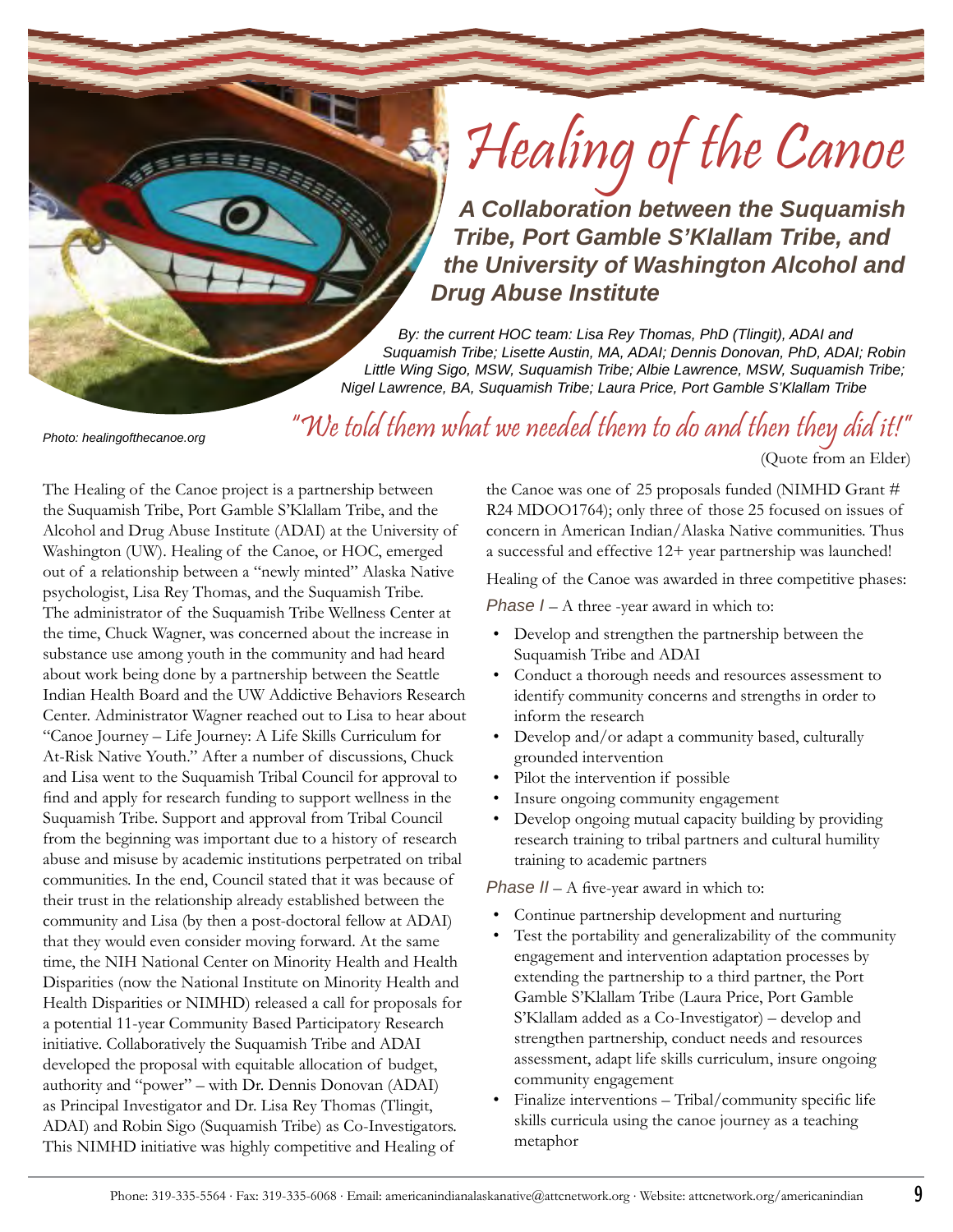

- Finalize and implement research protocols
- Co-author publications and local, regional, and national presentations
- Implement and rigorously evaluate the interventions
- Ongoing mutual capacity building and extend to funding institutions

*Phase III* – a three-year award in which to:

- Develop a generic curriculum template for adaptation by other tribes and Native organizations
- Develop a training manual and protocol for training other tribes and Native organizations
- Conduct at least 4 trainings for up to 30 participants each for representatives from tribes and Native organizations
- Provide ongoing technical assistance to trainees
- Disseminate HOC via additional publications and presentations

The HOC team has accomplished a great deal over the three Phases. In Phase I, we completed all planned activities. The needs and resources assessment in Suquamish was conducted through focus groups with youth, Elders, service providers, and community members; in-depth interviews were conducted with key stakeholders as identified by the Cultural Co-Op (the Cultural Co-op was appointed by Tribal Council to serve as our Community Advisory Board or CAB). The assessment documented the prevention of youth substance abuse as the highest priority. Importantly, community members indicated that strengthening youth connection to community and culture would have the effect of reducing substance use and promoting wellness. In addition, youth, elders, and Suquamish traditions were identified as strengths already existing in the community to address the concern. The original "Canoe Journey, Life Journey" curriculum was identified as the most relevant intervention and a community adaptation committee worked for a number of months to incorporate Suquamish specific values, teachings, stories, practices, etc. into each session. The curriculum was named "Holding Up Our Youth" by the Elders and piloted with work groups, a summer school class, and as an after school class. This work informed Phase II.

We also completed all planned activities for Phase II. The Port Gamble S'Klallam Tribe (PGST) joined the partnership with Tribal Council approval via a resolution. PGST Council appointed the Chi-e-chee committee as the CAB for guidance and oversight of HOC in the PGST community. The needs and resources assessment identified the prevention of youth substance abuse as the greatest concern and the revitalization of PGST culture as the greatest strength. An adaptation committee was convened and the resulting curriculum was named "Navigating Life the S'Klallam Way". The Holding Up Our Youth curriculum was implemented as a daily class in the Suquamish Tribal High School, Chief Kitsap Academy, and was also implemented in both Suquamish and PGST as a series of three, intensive 2 ½ day retreats. Baseline, post, and 4-month follow up data were collected and analyzed with preliminary findings indicating that there was a reduction in youth substance use, an increase in participation in community and cultural activities, and an increase in a sense of hope and optimism about the future. In both communities, articles published in the tribes' monthly newsletters and community gatherings and meals were held to keep community members informed about HOC and to provide opportunities for questions and feedback. Also, the team members from ADAI spent time in both communities attending cultural and community events and volunteering when appropriate.

We have exceeded planned activities for Phase III. We were funded to conduct four inter-tribal/Native organization trainings with up to 30 participants each. In fact, we've completed 14 trainings with a total of 238 trainees from 25 different tribes and 10 Native organizations ranging from southeast Alaska to the north, Michigan to the east, the Oregon coast to the south, and Neah Bay to the west! Trainees learned how to implement each component of the HOC process including adaptation of the curriculum to make it culturally grounded and appropriate for their own community. In addition, we were asked by Tribal leadership to apply for the Honoring Nations Award that *Photo: Shutterstock*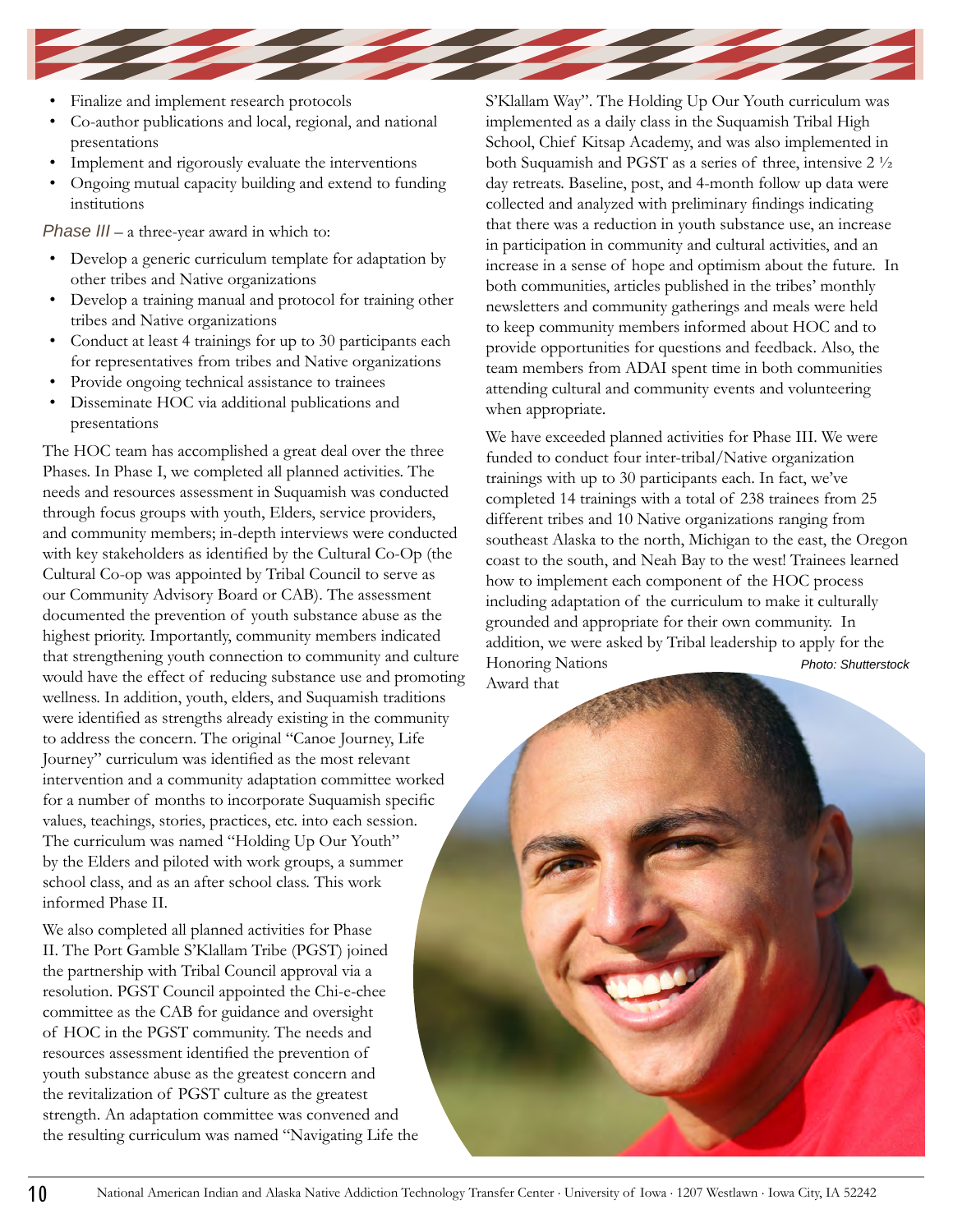

"identifies, celebrates, and shares outstanding examples of tribal governance". We anticipate hearing about that in the next few weeks.

Finally, we are extremely proud of additional impacts that HOC has had on research with AI & AN communities. In particular:

- Working with the UW Office of Sponsored Programs to negotiate and craft data ownership and use agreements that recognize the sovereign right of tribes to own research data and determine how it is used.
- Working with the UW Human Subjects Division to develop a process for Institutional Review Board review and approval of research protocols that both adhere to federal regulations and respect tribal sovereignty and tribal research partners.
- Working with federal funders to educate about the necessity of the two points listed above and to have language requiring Council (or other leadership with delegated authority) review and approval of research proposals prior to funding.
- Publication of 4 articles in academic journals and 1 academic chapter, all co-authored by tribal and academic research partners.
- Multiple local, regional, national, and international presentations, invited and juried, all co-authored and copresented by Tribal and academic partners.
- A life-long partnership among the research team.

For more information, please visit our website: *[healingofthecanoe.](http://healingofthecanoe.org) [org](http://healingofthecanoe.org)*.

*Many people of the modern world value materialism, money, and relationships in weighing one's worth. People's wants also cause problems in their own lives, focusing on what they do not have, instead of what they already do. To want is to not honor what has been freely given by the Creator who provides what is needed. It can also drive a person to paths that were not meant to be followed.*

*I was taught that long ago, our humble leaders, elders, and people believed in giving, helping, and accepting others differences as a gift from the Creator, who only creates perfection for the benefit of all. They did not value hand-outs, help, and honor for the benefit of self. They only took what was provided by the Creator, but no more than what was needed. This is part of living in harmony and balance with all of Creation, but also in homage to our Creator.*

*We must remember that the practices, beliefs, and teachings given to us by the Creator are all intertwined. To honor the Creator, we must also remember to honor all of Creation, all life, and value each spirit that exists in not only each and every person, but also in all of Nature. This also is part of honoring the part of the Creator that exists in all things, no matter in how small or large amount that may be. To find happiness in the Creator, and what is provided, is to live in harmony and balance with all of Creation. This is humble life without want, which allows us to be led by the Creator's will and beckons us forth. When we keep our eyes, mind, and heart on the Creator, our path in life leads us forth into what the Creator would have for us in order for us to grow in the Creator's will alone, without our own selves getting in the way.* 

*- Sean A. Bear*

### *Additional references for Gambling in the United States and Tribal Country (continued from page 5)*

*Stinchfield R, (2011). Gambling among Minnesota American Indian Public School Students from 1992 to 2010. Retrieved from Northstar Problem Gambling Alliance website: http://www.northstarproblemgambling.org/wpcontent/uploads/2015/02/MN-Native-Am.-Students-Report-12-3-14.pdf*

*Stinchfield R, Winters KC, (1998). Gambling and problem gambling among youth. Annals of the American Academy of Political and Social Science, 556, 172-185.*

*Taylor JB, Kalt JP, (2005). American Indians on Reservations: A Databook of Socioeconomic Change Between the 1990 and 2000 Censuses. Harvard Project on American Indian Economic Development, Malcolm Wiener Center for Social Policy, John F. Kennedy School of Government. Cambridge, MA: Harvard University.*

*Volberg RA, Bernhard BJ, (2006). The 2006 Study of Gambling and Problematic Gambling in New Mexico. Albuquerque, NM: Responsible Gaming Association of New Mexico.* 

*Wardman D, el-Guebaly N, Hodgins D, (2001). Problem and pathological gambling in North American Aboriginal populations: A review of the empirical literature. Journal of Gambling Studies, 17, 81-100.*

*Westermeyer J, Canive J, Garrard J, Thuras P, Thompson J, (2005). Lifetime prevalence of pathological gambling among American Indian and Hispanic American veterans. American Journal of Public Health, 95, 860-866.*

*Wilmer F, (1997). Indian gaming: Players and stakes. Wicazo Sa Review, 12, 89-114.*

*Wolf DAPS, Welte JW, Barnes GM, Tidwell MCO, Spicer P, (2015). Sociocultural influences on gambling and alcohol use among Native Americans in the United States. Journal of Gambling Studies, 31, 1387-1404.*

*Yanicki GM, (2014). Old man's playing ground: Gaming and trade on the plains/plateau frontier. Mercury Series Archaeology Paper No. 137. Ottawa: Canadian Museum of Civilization, University of Ottawa Press.*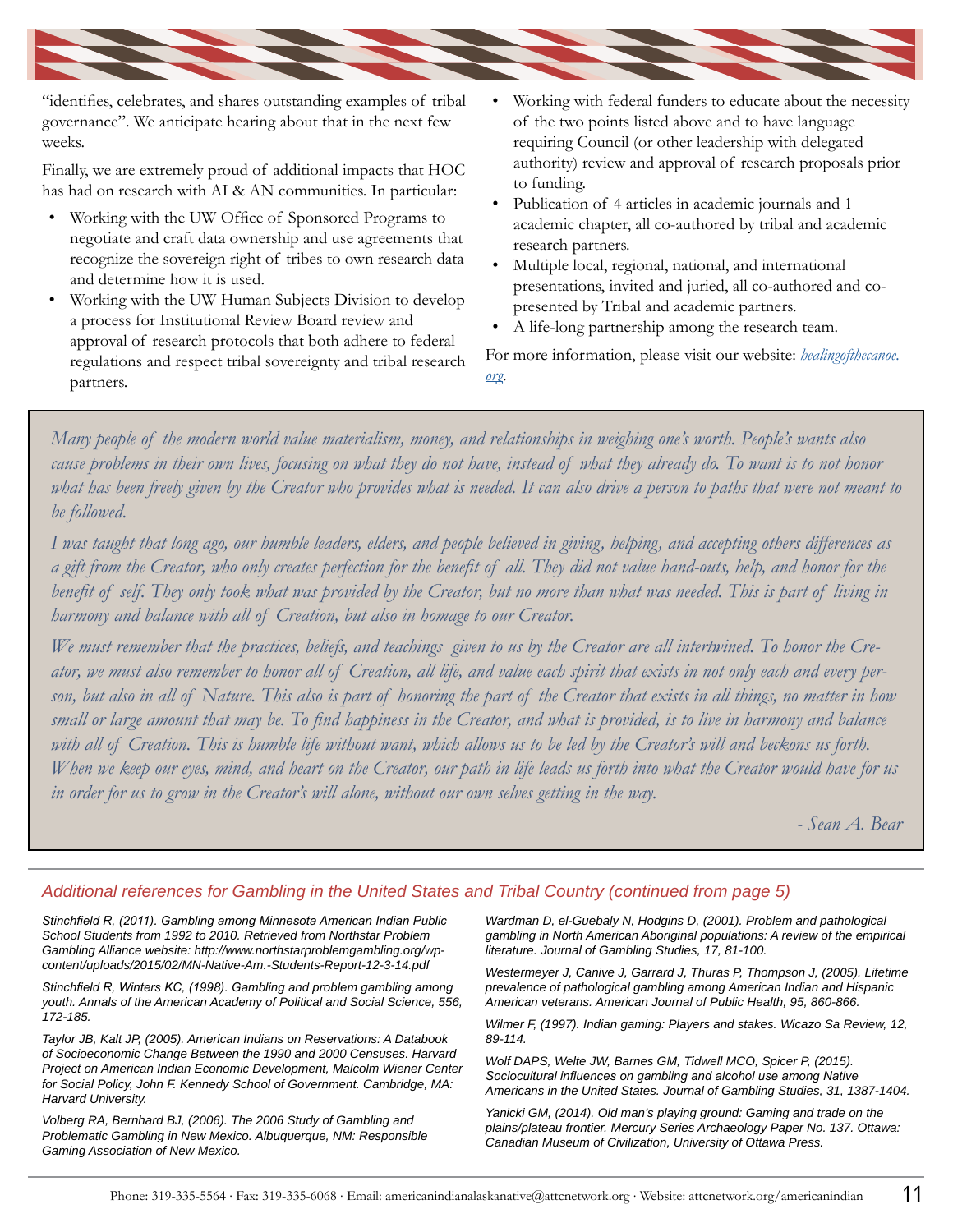### PROMOTING CULTURES OF RECOVERY IN RIBAL NATIONS: CIRCLE-NARCH

*Photo: Shutterstock*

*By: The CIRCLE-NARCH Research Team: Angelena Campobasso, MURP, member of the Okanogan and Sanpoil Nation of the Colville Indian Reservation; Heather Gray, PhD; Debi LaPlante, PhD; Sarah Nelson, PhD; Martina Whelshua, PhD, member of the Arrow Lakes Nation of the Colville Indian Reservation*

In 1988, seven Northwest tribes facilitated an innovative collaboration to create a residential treatment facility for their youth. Their goal was to construct a comprehensive primary inpatient treatment center to serve American Indian and Alaska Native youth with substance abuse problems. Together, the tribes, with congressional funds, successfully established a center in Spokane Valley, Washington in June of 1996.

The Healing Lodge of the Seven Nations is a 45-bed adolescent residential chemical dependency treatment center funded by Indian Health Services and the State of Washington. The Healing Lodge provides a safe and caring environment for adolescents in need of a 90-day integrated treatment program designed around the individual residents' needs. Some of the services available include family education, Native American cultural programs, medical care, an alternative school, a recreation program, a music/expressive arts program, and supportive mental health services.

A Board of Directors with Tribal Council representatives from the Coeur d'Alene Tribe, Nez Perce Tribe, Kootenai Tribe, Colville Confederated Tribes, Spokane Tribe of Indians, Kalispel Tribe, and the Confederated Tribes of the Umatilla govern the Healing Lodge. This unique governing body – from seven separate nations – along with Indian Health Services provides the Healing Lodge with a strong foundation to support its treatment programs. This governing structure

gained national recognition from the Harvard Project in 2002 as a rare collaboration among separate tribes in an effort to secure the future of their youth by ending the cycle of addiction.

In recent years, the Healing Lodge has noted a disturbing trend of youth enrolling in its inpatient program at younger and younger ages. Some as young as 12-years-old have been admitted to the Healing Lodge in need of substance abuse treatment and, in many cases, mental health counseling. The Healing Lodge serves only youth who meet the American Society of Addiction Medicine's (ASAM) criteria for Level 3.5 Intensive Youth Treatment Program.

In 2011 and 2012, The Healing Lodge received a federal grant that allowed the clinical staff to provide training on normal adolescent behavior, addiction, and dialectical behavior therapy to tribal community members throughout the seven nations. It was during these trainings that parents, tribal service providers, and tribal community members expressed their frustrations and fears about the condition of their children. They needed some kind of support to help deal with the crisis of drug addiction in their communities.

At this time, during 2012, the Healing Lodge reached out to the Division on Addiction at Cambridge Health Alliance, a Harvard Medical School teaching affiliate (the Division) in an effort to collaborate on research to help tribal youth. After a few meetings and visits, the Healing Lodge Board of Directors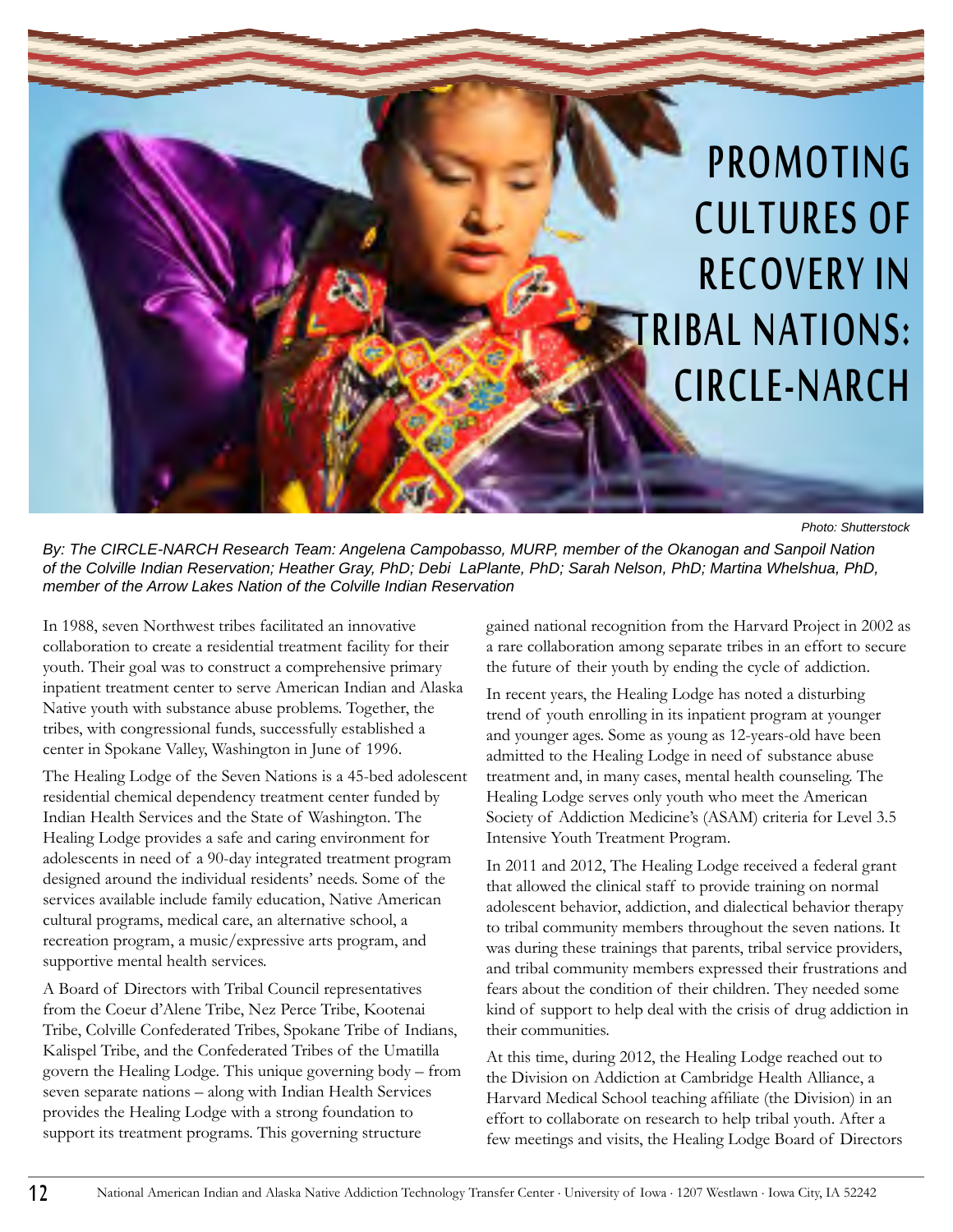

entered into a collaborative partnership with the Division. This unique partnership is called the Center for Indigenous Research, Collaboration, Learning, and Excellence (CIRCLE). It became the means by which to support the Healing Lodge and the seven nations in addressing the crisis of adolescent addiction.

During the summer of 2013, Division faculty members announced the Native American Research Centers for Health (NARCH) grant opportunity and its potential to serve the goals of the Healing Lodge. The long-term goal is to support tribal communities in building recovery environments for youth returning home from inpatient treatment: adolescents returning home from inpatient treatment in 2013 experienced relapse rates anywhere from fifty to ninety percent. The question was, how can the Healing Lodge assist tribal communities in supporting their youth when they return home?

Division faculty members and staff at the Healing Lodge submitted a NARCH grant application during the summer of 2013. The next fall, the collaboration was awarded a NARCH grant to undertake Tribal Participatory Research (TPR) in the seven tribal nations. The NARCH grant project is titled, *Promoting Cultures of Recovery in Tribal Nations*. The Principal Investigators are Dr. Martina Whelshula, a member of the Arrow Lakes Nation of the Colville Indian Reservation and Drs. Debi LaPlante and Sarah Nelson of the Division. Angelena Campobasso of the Healing Lodge and Dr. Heather Gray of the Division round out the research team as essential research associates. Through the NARCH project, the clinical/research partnership at the heart of CIRCLE is being strengthened.

The goal of the CIRCLE-NARCH project is to develop an understanding of the existing strengths and needs of each tribal community to build sustainable recovery environments. Strengths and needs assessments will be conducted in each of the tribal communities. Key informants from each of the seven tribes will respond to questions about how their communities support adolescents returning from inpatient substance abuse treatment. To whom can these kids turn as they try to maintain their recovery? What kinds of challenges will they face? What are the key groups and organizations that might be able to provide additional support? What are the roles of educators, healthcare providers, tribal elders, and others in this process? What is the role of tribal culture in supporting long-term recovery and "wellbriety?"

Because we're using a Tribal Participatory Research

approach, we are being guided by a working group composed of representatives from each of the seven tribes. One unique aspect of our research is the active participation of 1-2 tribal council representatives from each tribe as members of our core working group. We met with group members for the first time during June, 2015. Together, we decided that Group Level Assessment (GLA) is the best framework for conducting these sessions. Since June we've thought about ways to modify GLA to be more appropriate for tribal communities and decided on what topics and questions should be asked in each assessment, including those for adolescents currently in the Healing Lodge program.

We have also invited Native American college students to gain first hand helping experience by facilitating the GLAs. We're preparing these students to conduct this work by offering online courses in research methods, addiction, and human subjects protection.

In summary, we feel we're at an exciting and promising phase of the CIRCLE-NARCH project. Having done the hard work of securing funding and building a working group, we're about to start conducting the strengths and needs assessments within the seven tribal communities to learn from the people whose voices matter. We look forward to sharing what we learn as this project moves forward.

*Photo: Shutterstock*